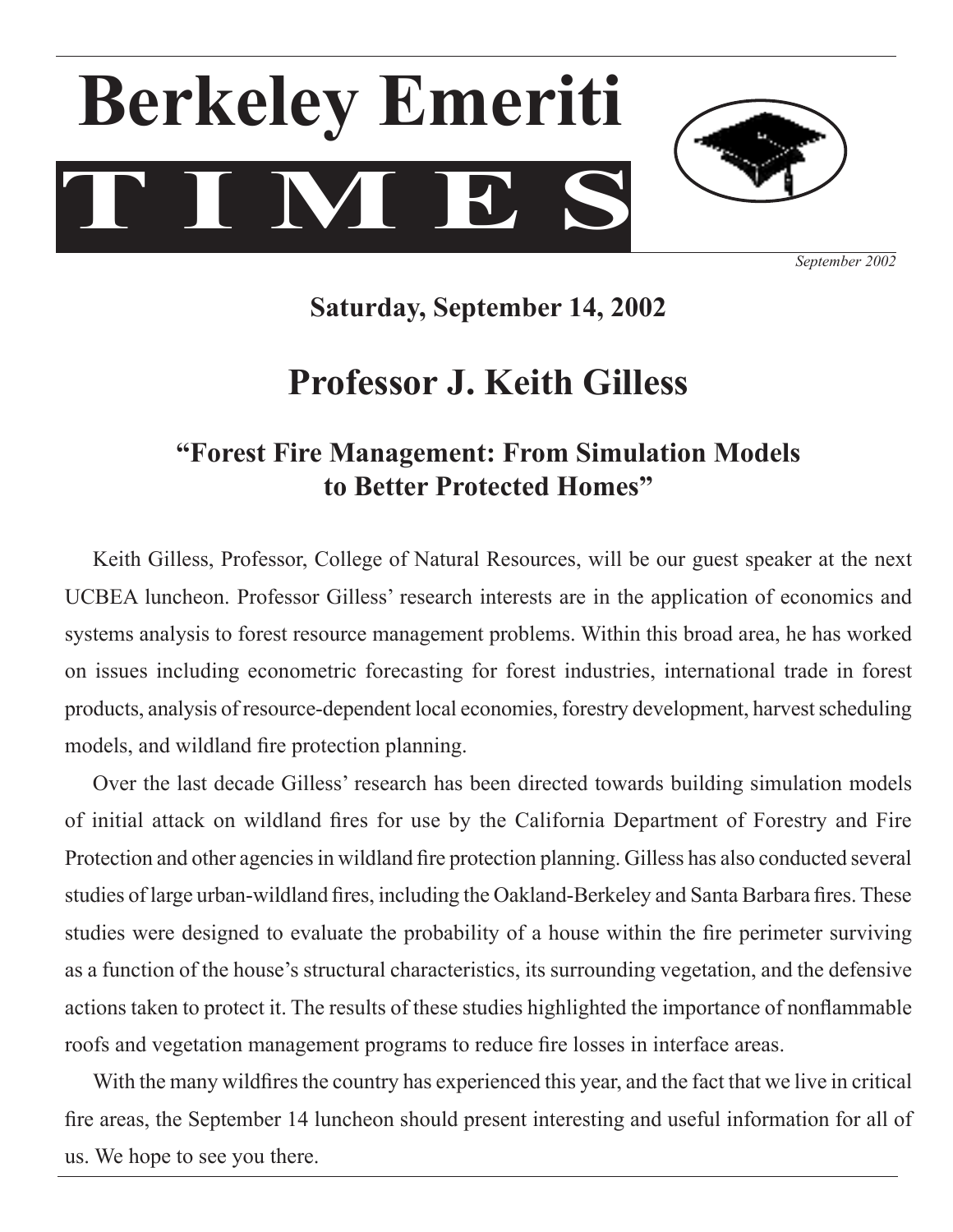#### **UCB EMERITI ASSOCIATION EXECUTIVE COMMITTEE**

#### **2002-2003**

**President** Louise Taylor

**Vice President** Paul Mishkin

**Secretary-Treasurer**  Joseph Garbarino

**Stewards** Betty Carpenter Sue Cork Mary Dee Vermeulen Todd Smith

**Members at Large** Claude Babcock George Barlow George Leitmann Austin Ranney Marie-Anne Seabury Larry Waldron Sheridan Warrick

**Mailing Address** UC Berkeley Emeriti Association 2 Boalt Hall, # 7200 Berkeley, CA 94720-7200

**Director, UCB Retirement Center** Shelley Glazer 510-643-3212 sdg@uclink.berkeley.edu

**Administrative Specialist** André S. Porter asporter@uclink.berkeley.edu

| Office    | <b>UCB Retirement Center</b><br>2 Boalt Hall, #7200<br>Berkeley, CA 94720-7200 |
|-----------|--------------------------------------------------------------------------------|
| Hours     | Monday-Friday<br>$8:30$ am $-4:30$ pm<br>Closed Noon-1pm                       |
| Telephone | 510-642-5461                                                                   |
| Fax       | 510-643-1460                                                                   |
| Web site  | http://thecenter.berkeley.edu                                                  |
| Email     | ucbrc@uclink.berkeley.edu                                                      |
|           |                                                                                |



#### **Volume 12, Number 1**

Published two weeks before each meeting of the UC Berkeley Emeriti Association: To provide closer networking for members with meeting announcements, meeting reviews, executive committee actions, pertinent campus news, and to reach out to members who cannot attend the meetings. Editor: Claude Babcock Phone: (510) 848-3368

#### **REVIEW OF AUSTIN RANNEY'S TALK**

On Saturday June 15, 2002, past UCBEA President Austin Ranney addressed the Association on the subject "Research and Rules: The Protection of Human Subjects." Professor Ranney drew on his experience as Chair of the UCB Senate Committee for the Protection of Human Subjects (CPHC) from 1992 to 1996.

The public has been made aware that there are federal laws governing the protection of human subjects by the suspension, in July 2001, of all federal funds for research at Johns Hopkins University where it was ruled that the University had not followed the Office of Human Research Protection (OHRP) rules in a Medical School study in which an apparently healthy volunteer subject died. The law requires that all research, partially or wholly funded by federal money, be subject to review and approval by an Institutional Review Board. At UCB this is the CPHC which presently has 14 members drawn from a wide variety of disciplines (including four MD's) and a full-time staff of four.

The origin of our current rules is in the Nuremberg War Crimes Trials of 1945. Allied prosecutors discovered there were no sanctions in international law for the atrocious medical experiments done on prisoners by Nazi doctors. The Nuremberg code was formulated to address these acts. Awareness of the abuse of human subjects in the United States has developed slowly only after successive revelations of abuse. These include the infamous Tuskeegee experiment where treatment was withheld from selected African-American syphilis patients to observe the course of the disease. In 1940, some 400 prisoners in Illinois were infected with malaria without their knowledge. In 1950, the Navy secretly spread a bacterial cloud over San Francisco to simulate biological warfare causing pneumonia-like symptoms in many people.

In 1974, Congress passed the National Research Act which requires that all potential risks to experimental human subjects be evaluated and balanced against the potential benefits of the research. Informed written consent, given freely and voluntarily by the subject, is another important principle. The subject must have a capacity to understand the risks in the experiment. Special care must be taken with especially vulnerable subjects-prisoners, children and the mentally ill.

At Berkeley, the CPHS must approve all research involving humans subjects, including dissertation research, before it begins. Only a few research areas are exempted from review: educational practice; political survey research; and secondary analysis of previously collected data. Review by the full committee takes four to six weeks, however the committee is not *Continued, p.3.*

#### EDITOR'S NOTE

If you have an article or even a short item that might interest our group, contact me at 510-848-3368. Material (preferably typed) also may be mailed to: UCBEA, 2 Boalt Hall #7200, Berkeley, CA 94720-7200, or sent by email to: ucbrc@uclink.berkeley.edu. Don't overlook suggestions for our "Satisfactory Services" column.

#### **BOOK EXCHANGE**

Reminder: bring books you're finished to the luncheon to leave at the book-exchange post (usually a table in the hall), and take home one or more that you might want to read.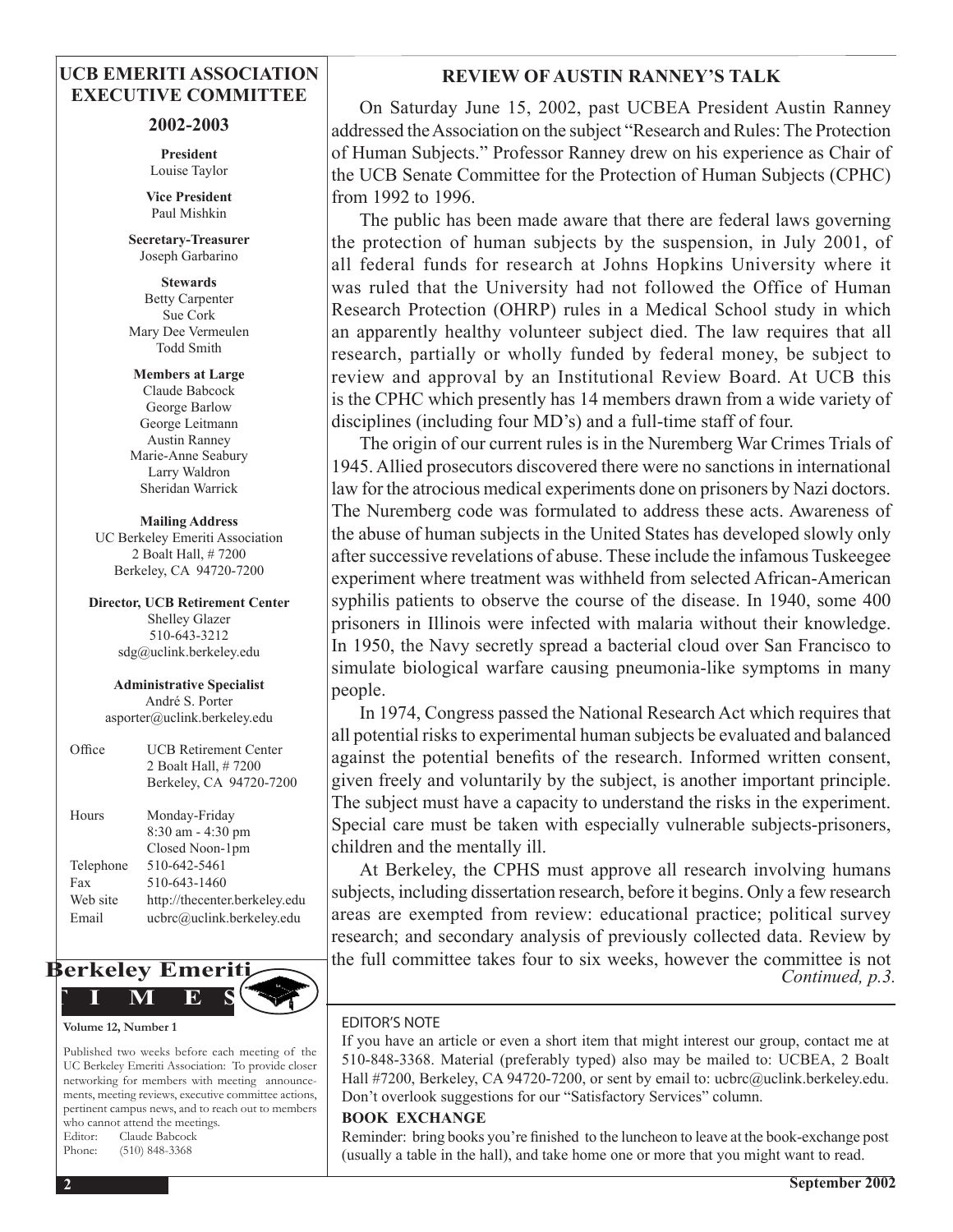#### *Ranney Review, Continued*

a policeman. It does not go beyond what researchers present to it.

 Professor Ranney conceded that the rules are not too popular. They do place an additional burden on research proposals and cause some delay in starting projects. Investigators sometimes complain that the committee lacks specific knowledge of the subject matter presented to them for review. However, Professor Ranney firmly believes that human subjects are much better protected than they were before 1974, and that the country is well served by the rules put in place by the National Research Act of that date.

In responding to questions, Professor Ranney mentioned some interesting problems. For example, in some psychological experiments subjects are deliberately deceived by being given false information. How is it possible then for the subjects to give informed consent? A tough question. In some cases the experiment may not be allowed; in others a complete truthful postexperiment debriefing might be approved. On occasion, the committee may see a risk to the investigator, as

#### **EMERITI HONORS**

#### **Chang-Lin Tien**

An internationally recognized expert in heat transfer processes, Mechanical Engineering Professor Chang-Lin Tien, Chancellor Emeritus of the Berkeley campus, was honored at a day-long symposium at the Bechtel Engineering Center on June 22. The morning session focused on his engineering research and teaching—he was a recipient of the campus' Distinguished Teaching Award—while the afternoon concentrated on Tien's contributions to the town and gown communities and the world.

#### **David Blackwell**

Early last spring the Department of Statistics honored Professor Emeritus David Blackwell along with Professor Lester Dubins for their achievements in the study of probability, statistics and stochastic games.

The most renowned African-American mathematician, Blackwell earned his Ph.D. in 1941, at the age of 22, from the University of Illinois at Urbana-Champaign. A member of the Natural Academy of Sciences, he served as president of the American Statistical Society and vice president of the American Mathematical Society.

 *Claude Babcock*

#### **SATISFACTORY SERVICES**

#### **MEMBER RECOMMENDATIONS**

Phone numbers are area code 510 unless otherwise noted

#### *Current Listings*

Please submit any new listings you might have to ucbrc@uclink.berkeley.edu, or you can phone the editor at 510/848-3368.

**Bruce De Benedictis** (763-4657) for piano tuning and repair for over 20 years, and his work has always been very good (Lorraine Hauser).

**Kevin Combs** (540-5139; kevcombs@yahoo.com) technical support specialist for computer software/hardware problems, Mac and PC (Phyllis Brooks Schafer).

**Anne Vigneri** (444-5665; annevigneri@webtv.net). Excellent painter of house interiors and one who will take on relatively small jobs. She provides a written estimate, shows up promptly, gets work done in the estimated time, and leaves rooms as neat or neater than she found them (Sheldon Messinger).

**Tim Warner**, Clerestory (415-740-6452 or 510-525-1762) web site design, maintenance and custom illustration (Jane Bendix).

**Johnny Murberg** (532-9800) is recommended as a superior (Norwegian) gardener and garden designer- -at "Dreamscapes"; he is hard-working, reliable, and imaginative (Leonard Johnson).

**Sullivan Counter Tops** (652-2337) is recommended without hesitation for a high quality, no fuss, and on-time completion (Valerie and Dick Herr).

**Draperies by Susan** (652-7027) various window treatments; (Mappie Seabury).

**David Love** (415-661-3666), piano tuning, rebuilding, repairs, etc. (Mappie Seabury).

**Accurate Appliance** (925-676-5060) appliance repair; (Alan Foss).

**CJS Systems** (849-3730) Mac repair; (Alan Foss).

**Herta Weinstein** (845-8724) yoga classes; highly recommended; (Juanita Neiland).

**Christopher at Handiworks** (391-4705) Provides general(Joe Garbarino).

**Naomi Friedman** (525-1031) an excellent lady plumber (David and Gilda Feller).

*Note:* Between newsletters you can view updates to this list at the following web site: